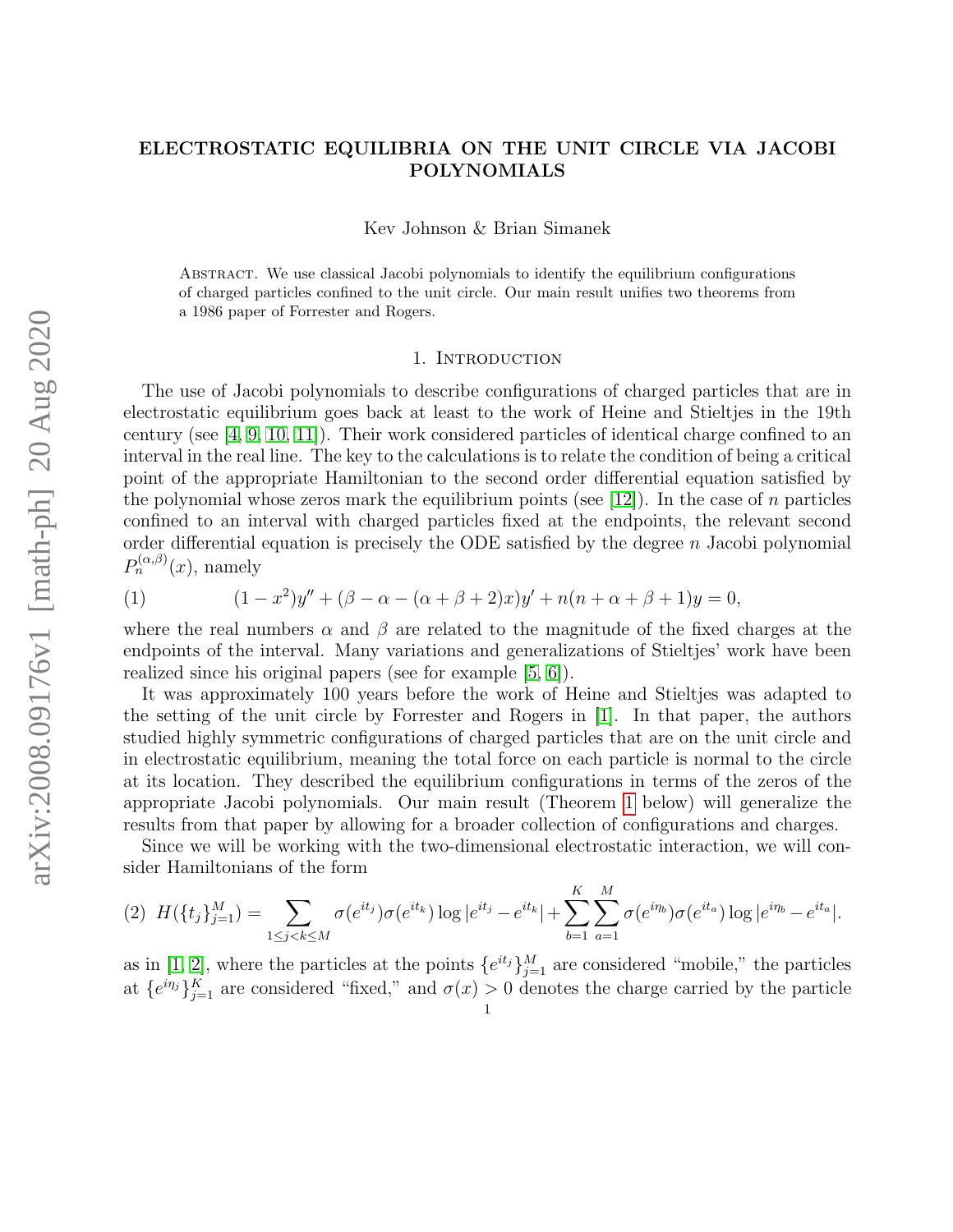located at  $x \in \mathbb{C}$ . To avoid any ambiguity that may arise from rotating the circle, we will always assume  $K \geq 1$ .

In our main result, we will consider the configuration space that consists of all  $\{e^{i\phi_j}\}_{j=1}^m$ ,  ${e^{i\psi_j}}_{j=1}^m$ ,  ${e^{i\theta_j}}_{j=1}^{2mn}$  such that

$$
0 = \phi_1
$$
  
\n
$$
\phi_j < \theta_{2(j-1)n+1} < \theta_{2(j-1)n+2} < \cdots < \theta_{(2j-1)n} < \psi_j, \qquad j = 1, 2, \dots, m
$$
  
\n
$$
\psi_j < \theta_{(2j-1)n+1} < \theta_{(2j-1)n+2} < \cdots < \theta_{2jn} < \phi_{j+1}, \qquad j = 1, 2, \dots, m,
$$

where  $\phi_{m+1} = 2\pi$ . We will denote this configuration space by S and note that S is convex. Let us suppose that  $p, q > 0$  are fixed. On S we consider the Hamiltonian H given by

$$
\tilde{H}\left(\{\phi_j\}_{j=1}^m, \{\psi_j\}_{j=1}^m, \{\theta_j\}_{j=1}^{2mn}\right) = p \sum_{j=1}^m \sum_{k=1}^{2mn} \log |e^{i\phi_j} - e^{i\theta_k}| + q \sum_{j=1}^m \sum_{k=1}^{2mn} \log |e^{i\psi_j} - e^{i\theta_k}|
$$
\n
$$
+ \sum_{1 \le k < j \le 2mn} \log |e^{i\theta_j} - e^{i\theta_k}| + p^2 \sum_{1 \le k < j \le m} \log |e^{i\phi_j} - e^{i\phi_k}|
$$
\n
$$
+ q^2 \sum_{1 \le k < j \le m} \log |e^{i\psi_j} - e^{i\psi_k}| + pq \sum_{1 \le k, j \le m} \log |e^{i\phi_j} - e^{i\psi_k}|
$$

Notice that since  $\phi_1 = 0$  always, we can think of  $\tilde{H}$  as being a function of  $2mn + 2m - 1$ real variables. This Hamiltonian is of the form H from [\(2\)](#page-0-0) with  $K = 1$  and  $e^{i\eta_1} = 1$ ,  $M=2mn+2m-1, \sigma(e^{i\phi_j})=p$  and  $\sigma(e^{i\psi_j})=q$  for all  $j=1,\ldots,m$ , and  $\sigma(e^{i\theta_j})=1$  for all  $j = 1, \ldots, 2mn$ . The following result is a generalization of [\[1,](#page-7-7) Theorem 2.1] and [1, Theorem 4.1].

<span id="page-1-0"></span>**Theorem 1.** The Hamiltonian  $\tilde{H}$  attains its maximum on S precisely when the points  $\{e^{i\phi_j}\}_{j=1}^m$  mark the m<sup>th</sup> roots of 1, the points  $\{e^{i\psi_j}\}_{j=1}^m$  mark the m<sup>th</sup> roots of -1, and the points  $\{e^{i\theta_j}\}_{j=1}^{2mn}$  mark the zeros of the polynomial

<span id="page-1-1"></span>(3) 
$$
z^{mn} P_n^{(p-1/2,q-1/2)} \left( \frac{z^m}{2} + \frac{1}{2z^m} \right)
$$

An example of a configuration described in Theorem [1](#page-1-0) can be seen in Figure 1. The special case of Theorem [1](#page-1-0) in which  $m = 1$  is precisely [\[1,](#page-7-7) Theorem 2.1]. The special case of Theorem [1](#page-1-0) in which  $p = q$  and m is a power of 2 is precisely [\[1,](#page-7-7) Theorem 4.1]. The proof of Theorem [1](#page-1-0) will require some intermediate steps where we consider related Hamiltonians, all of the form [\(2\)](#page-0-0) for an appropriate choice of parameters. More precisely, we will proceed by using the ODE  $(1)$  to find a critical point of the Hamiltonian H, which we will deduce is the maximizer from a uniqueness result that we prove in Section [2.](#page-2-0) To find the critical point, we will first consider the case in which the particles with charge  $p$  and  $q$  are fixed (see Section [3\)](#page-4-0) and then use a symmetry argument to handle the general case in Section [4.](#page-6-0)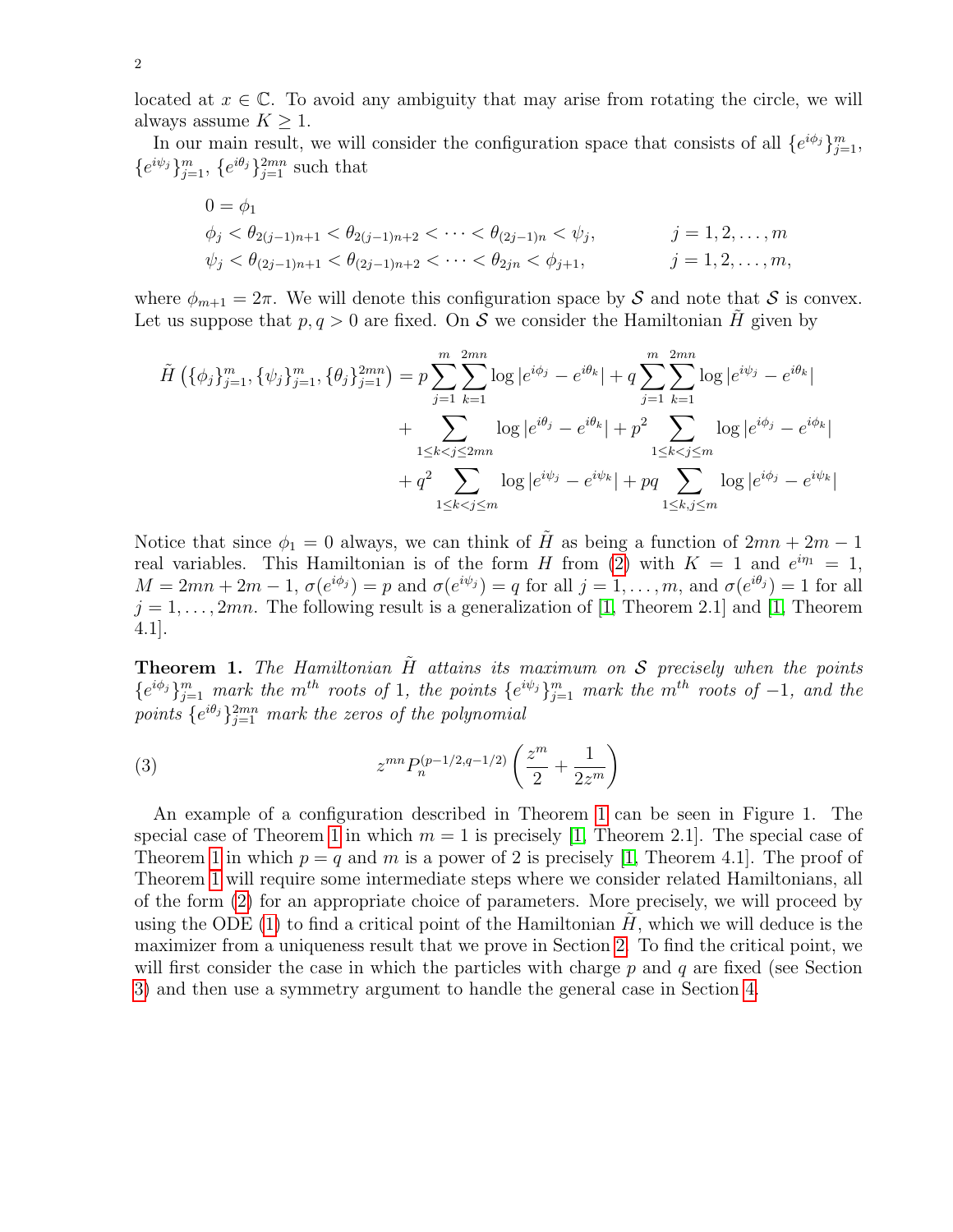

FIGURE [1](#page-1-0). The equilibrium configuration described by Theorem 1 when  $n =$ 5,  $m = 5$ ,  $p = 2$ , and  $q = 2.5$ . The squares mark the  $5<sup>th</sup>$  roots of unity, the diamonds mark the  $5<sup>th</sup>$  roots of  $-1$ , and the circles mark the roots of the polynomial [\(3\)](#page-1-1).

## 2. CRITICAL POINTS OF H

<span id="page-2-0"></span>Our main result of this section is a uniqueness result that applies to all Hamiltonians  $H$ of the form [\(2\)](#page-0-0). We will apply it in several special cases in later sections.

<span id="page-2-1"></span>Theorem 2. The Hamiltonian H defined in [\(2\)](#page-0-0) has a unique critical point on each connected component of the domain on which H is finite.

Proof. We follow the method used to prove similar statements in [\[5,](#page-7-5) [6\]](#page-7-6). Define the Hessian  $\mathcal H$  of  $H$  to be

$$
\mathcal{H}_{jk} = \frac{\partial^2 H}{\partial t_j \partial t_k}.
$$

We will first show that  $-\mathcal{H}$  is strictly positive definite, which will then imply that H is strictly concave on each connected component of its domain (using the fact that every such connected component is a convex set; see [\[8,](#page-7-9) Theorem 1.5]). To this end, we calculate the partial derivatives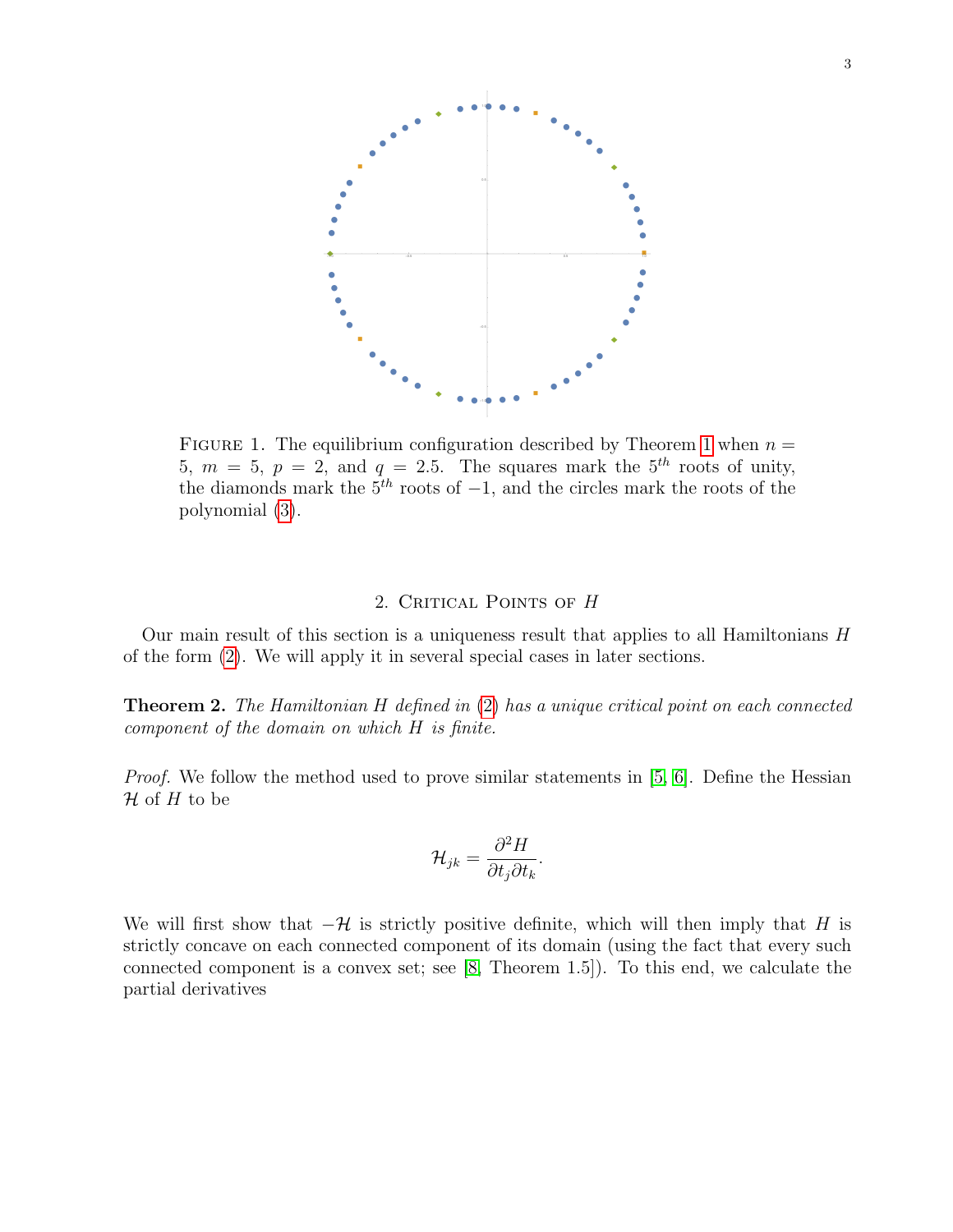$$
\frac{\partial H}{\partial t_k} = \sum_{\substack{j=1 \ j\neq k}}^M \frac{\sigma(e^{it_j})\sigma(e^{it_k})}{2} \cot\left(\frac{t_k - t_j}{2}\right) + \sum_{b=1}^K \frac{\sigma(e^{i\eta_b})\sigma(e^{it_k})}{2} \cot\left(\frac{t_k - \eta_b}{2}\right)
$$
\n
$$
\frac{\partial^2 H}{\partial t_j \partial t_k} = \frac{\sigma(e^{it_j})\sigma(e^{it_k})}{4} \csc^2\left(\frac{t_k - t_j}{2}\right), \qquad j \neq k
$$
\n
$$
\frac{\partial^2 H}{\partial t_k^2} = -\sum_{\substack{j=1 \ j\neq k}}^M \frac{\sigma(e^{it_j})\sigma(e^{it_k})}{4} \csc^2\left(\frac{t_k - t_j}{2}\right) - \sum_{b=1}^K \frac{\sigma(e^{i\eta_b})\sigma(e^{it_k})}{4} \csc^2\left(\frac{t_k - \eta_b}{2}\right).
$$

Observe that the negative of each diagonal entry is precisely the sum of the off diagonal entries of the same row plus a positive term. It follows that  $-\mathcal{H}$  is diagonally dominant and has only positive eigenvalues and is therefore strictly positive definite. It follows that  $H$  is strictly concave on each connected component of its domain.

Notice that  $H(\mathbf{x})$  approaches  $-\infty$  as x approaches the boundary of a connected component of the domain of  $H$ . It follows from the upper semicontinuity of  $H$  that  $H$  attains a maximum on every such connected component and therefore must have a critical point on every such connected component. Uniqueness of this critical point follows from the strict concavity just proven.  $\Box$ 

Recall the convention that if a particle of charge q is located at a point  $a \in \mathbb{C}$  and a particle of charge p is located at a point  $b \in \mathbb{C}$ , then the force on the particle at b due to the particle at a is  $2pq/(\bar{b}-\bar{a})$  (as in [\[2,](#page-7-8) [3,](#page-7-10) [7\]](#page-7-11)). With this convention, we have the following lemma relating critical points of general Hamiltonians of the form [\(2\)](#page-0-0) to the condition of electrostatic equilibrium (see also [\[2\]](#page-7-8)).

<span id="page-3-0"></span>**Lemma 3.** For the Hamiltonian  $H$  from  $(2)$ , it holds that

$$
\frac{\partial H}{\partial t_k}(\{t_j^*\}_{j=1}^M)=0
$$

if and only if

<span id="page-3-1"></span>
$$
(4) \qquad \sum_{\substack{j=1 \ j\neq k}}^M \frac{\sigma(e^{it_j^*)}\sigma(e^{it_k^*)}}{e^{it_k^*} - e^{it_j^*}} + \sum_{j=1}^K \frac{\sigma(e^{i\eta_j})\sigma(e^{it_k^*)}}{e^{it_k^*} - e^{i\eta_j}} = e^{-it_k^*}\sigma(e^{it_k^*)} \left(\sum_{\substack{j=1 \ j\neq k}}^M \frac{\sigma(e^{it_j^*})}{2} + \sum_{b=1}^K \frac{\sigma(e^{i\eta_b})}{2}\right).
$$

Proof. We have already seen that

$$
\frac{\partial H}{\partial t_k} = \sum_{\substack{j=1 \ j \neq k}}^M \frac{\sigma(e^{it_j})\sigma(e^{it_k})}{2} \cot\left(\frac{t_k - t_j}{2}\right) + \sum_{b=1}^K \frac{\sigma(e^{i\eta_b})\sigma(e^{it_k})}{2} \cot\left(\frac{t_k - \eta_b}{2}\right)
$$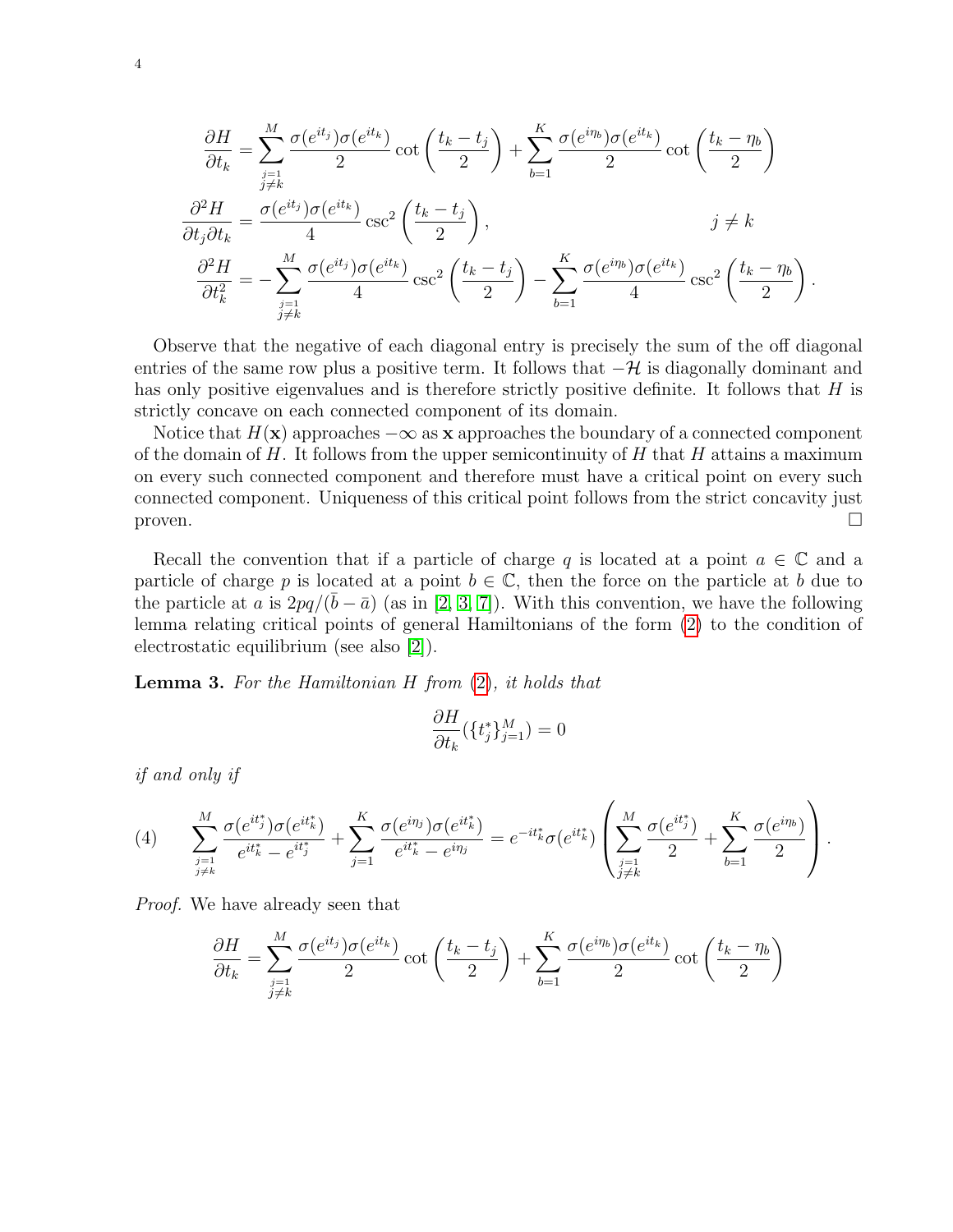We can rewrite this as

$$
\frac{\partial H}{\partial t_k} = \sum_{\substack{j=1 \ j\neq k}}^M \frac{\sigma(e^{it_j})\sigma(e^{it_k})e^{it_k}}{e^{it_k} - e^{it_j}} - \sum_{\substack{j=1 \ j\neq k}}^M \frac{\sigma(e^{it_j})\sigma(e^{it_k})}{2} + \sum_{b=1}^K \frac{\sigma(e^{i\eta_b})\sigma(e^{it_k})e^{it_k}}{e^{it_k} - e^{i\eta_b}} - \sum_{b=1}^K \frac{\sigma(e^{i\eta_b})\sigma(e^{it_k})}{2}
$$

and the desired result follows.

It follows from Lemma [3](#page-3-0) that  $\{t_j^*\}_{j=1}^M$  is a critical point of H if and only if we have equality in [\(4\)](#page-3-1) for all  $k = 1, 2, ..., M$ . For future reference, notice that the expression

(5) 
$$
\sum_{\substack{j=1 \ j\neq k}}^M \frac{\sigma(e^{it_j^*})}{2} + \sum_{b=1}^K \frac{\sigma(e^{i\eta_b})}{2}
$$

on the right-hand side of [\(4\)](#page-3-1) is one half of the sum of the charges on all of the particles in the system except the one at  $e^{it^*_{k}}$ .

### <span id="page-4-1"></span>3.  $p$  and  $q$  Charges Fixed

<span id="page-4-0"></span>In this section, we will take a preliminary step towards the proof of Theorem [1](#page-1-0) and consider the Hamiltonian  $H$  given by

$$
\hat{H}\left(\{\theta_j\}_{j=1}^{2mn}\right)
$$
\n
$$
= p \sum_{j=1}^m \sum_{k=1}^{2mn} \log |e^{2\pi i j/m} - e^{i\theta_k}| + q \sum_{j=1}^m \sum_{k=1}^{2mn} \log |e^{(2j+1)i\pi/m} - e^{i\theta_k}| + \sum_{1 \le k < j \le 2mn} \log |e^{i\theta_j} - e^{i\theta_k}|
$$

The Hamiltonian  $\hat{H}$  isolates the  $\theta$ -dependence of the Hamiltonian  $\hat{H}$  by fixing the locations of the points  $\{e^{i\phi_j}\}_{j=1}^m$  and  $\{e^{i\psi_j}\}_{j=1}^m$  at the  $m^{th}$  roots of 1 and  $-1$  respectively. Let us also define the configuration space  $\hat{\mathcal{S}}$  to be the set of all  $\{\theta_j\}_{j=1}^{2mn}$  satisfying

$$
\theta_j < \theta_{j+1} \qquad j = 1, 2, \dots, 2mn - 1,
$$
\n
$$
\frac{(k-1)\pi}{m} < \theta_j < \frac{k\pi}{m}, \qquad \text{if} \qquad (k-1)n < j \leq kn.
$$

Observe that  $\hat{\mathcal{S}}$  is convex. In this context, we have the following result.

<span id="page-4-2"></span>**Proposition 1.** The unique configuration that maximizes  $\hat{H}$  on  $\hat{\mathcal{S}}$  occurs when the points  $\{e^{i\theta_j}\}_{j=1}^{2mn}$  mark the zeros of the polynomial in [\(3\)](#page-1-1).

*Proof.* Notice that the Hamiltonian  $\hat{H}$  is of the form H from [\(2\)](#page-0-0) with  $M = 2mn$ ;  $K = 2m$ ;  ${e^{i\eta_j}}_{j=1}^{2m}$  equal to the roots of  $z^{2m} - 1$ ;  $\sigma(e^{i\theta_k}) = 1$  for all  $k = 1, \ldots, 2mn$ ;  $\sigma(e^{2\pi i j/m}) = p$ ; and  $\sigma(e^{(2j+1)i\pi/m}) = q$  for all  $j = 1, \ldots, m$ . By Theorem [2,](#page-2-1) it will suffice to show that the zeros of the polynomial in [\(3\)](#page-1-1) form a critical point of  $\hat{H}$  on  $\hat{\mathcal{S}}$  because the maximum must occur at a critical point.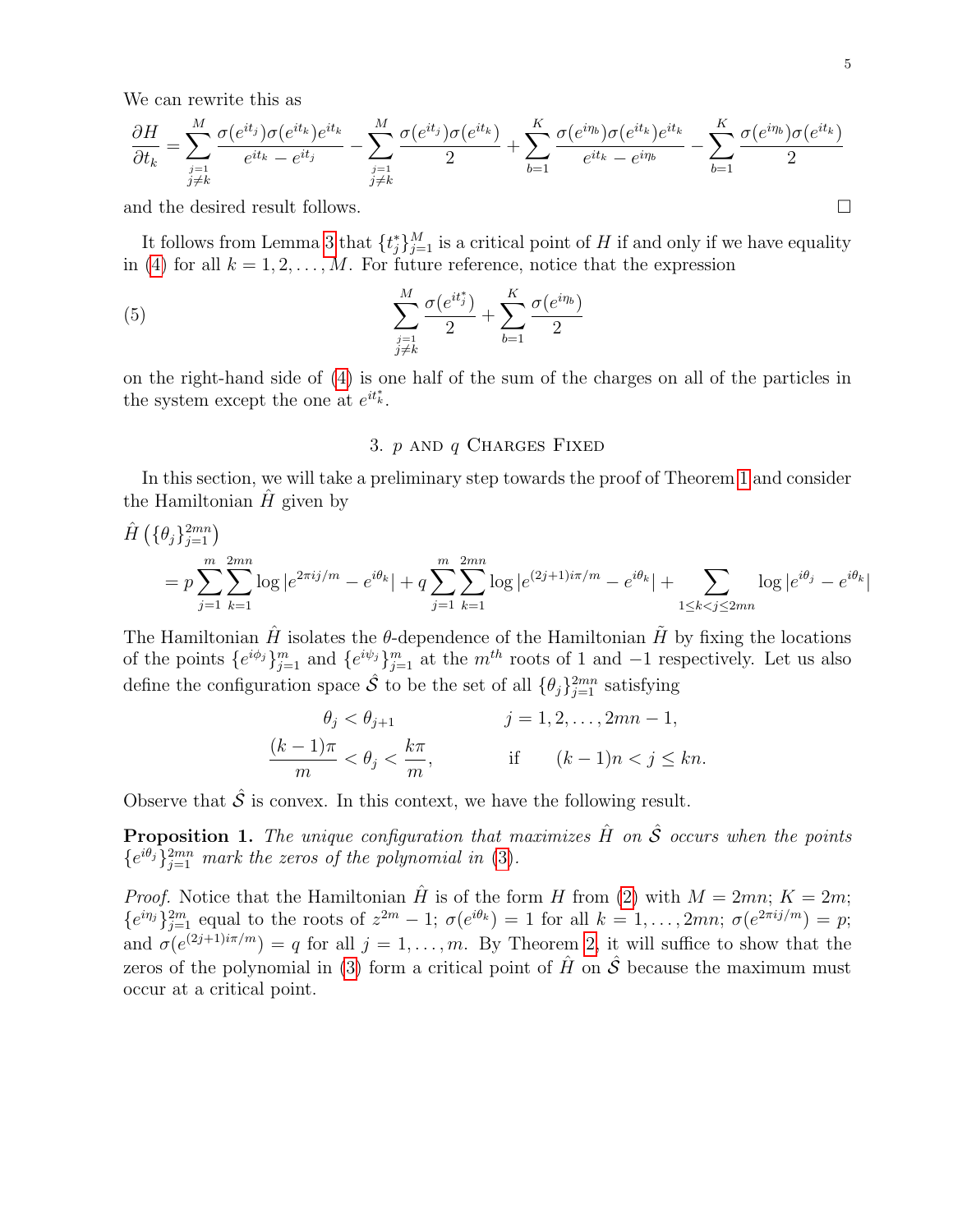Let us define the polynomial  $Q_{nm}(z)$  to be the polynomial given in [\(3\)](#page-1-1). It follows that (where we abbreviate  $P_n^{(\alpha,\beta)}$  by  $P_n$ )

$$
Q'_{nm}(z) = nmz^{nm-1}P_n\left(\frac{z^m}{2} + \frac{1}{2z^m}\right) + mz^{nm-1}\left(\frac{z^m}{2} - \frac{1}{2z^m}\right)P'_n\left(\frac{z^m}{2} + \frac{1}{2z^m}\right)
$$
  
\n
$$
Q''_{nm}(z) = nm(nm-1)z^{nm-2}P_n\left(\frac{z^m}{2} + \frac{1}{2z^m}\right) + (2nm^2 - m)z^{nm-2}\left(\frac{z^m}{2} - \frac{1}{2z^m}\right)P'_n\left(\frac{z^m}{2} + \frac{1}{2z^m}\right)
$$
  
\n
$$
+ m^2z^{mn-2}\left(\frac{z^m}{2} + \frac{1}{2z^m}\right)P'_n\left(\frac{z^m}{2} + \frac{1}{2z^m}\right) + m^2z^{mn-2}\left(\frac{z^m}{2} - \frac{1}{2z^m}\right)^2P''_n\left(\frac{z^m}{2} + \frac{1}{2z^m}\right)
$$

Using these calculations and the differential equation [\(1\)](#page-0-1), one can verify that  $Q_{nm}$  satisfies the ODE

$$
y'' + \left[ m z^{m-1} \left( \frac{2\alpha + 1}{z^m - 1} - \frac{\alpha + \beta + 2n}{z^m} + \frac{2\beta + 1}{z^m + 1} \right) - \frac{m-1}{z} \right] y'(z) + (m z^{m-1})^2 T(z^m) y(z) = 0,
$$

where

$$
T(z) = -n \left[ \frac{\alpha + \beta + 1}{z^2} - \frac{2(\beta - \alpha)z - (\alpha + \beta + 1)(z^2 + 1)}{z^2(z^2 - 1)} \right]
$$

We see that the only poles of T are at 0, 1 and  $-1$  and hence the zeros of  $Q_{nm}$  and the poles of  $T(z^m)$  are disjoint sets. We also notice that

$$
m(2\alpha+1)\frac{z^{m-1}}{z^m-1} = \sum_{j=1}^m \frac{2\alpha+1}{z - e^{2\pi i j/m}}, \qquad m(2\beta+1)\frac{z^{m-1}}{z^m+1} = \sum_{j=1}^m \frac{2\beta+1}{z - e^{\pi i (2j+1)/m}}
$$

Thus, if  $Q_{nm}(e^{i\theta_j^*}) = 0$  for  $j = 1, 2, ..., 2mn$ , then it holds that

<span id="page-5-0"></span>(6) 
$$
\sum_{\substack{k=1\\k\neq j}}^{2mn} \frac{2}{e^{i\theta_j^*} - e^{i\theta_k^*}} + \sum_{j=1}^m \frac{2\alpha + 1}{e^{i\theta_j^*} - e^{i\phi_j}} - \frac{m(\alpha + \beta + 2n) + m - 1}{e^{i\theta_j^*}} + \sum_{j=1}^m \frac{2\beta + 1}{e^{i\theta_j^*} - e^{i\psi_j}} = 0,
$$

where we used the identity

$$
\frac{Q''(e^{i\theta_j^*})}{Q'(e^{i\theta_j^*})} = \sum_{\stackrel{k=1}{k\neq j}}^{2mn} \frac{2}{e^{i\theta_j^*} - e^{i\theta_k^*}}
$$

.

Now set  $p = \alpha + 1/2$  and  $q = \beta + 1/2$  and calculate the expression in [\(5\)](#page-4-1). We find

$$
\sum_{\substack{k=1\\k\neq j}}^{2mn} \frac{\sigma(e^{i\theta_k^*})}{2} + \sum_{k=1}^m \frac{\sigma(e^{2ki\pi/m})}{2} + \sum_{k=1}^m \frac{\sigma(e^{(2k+1)i\pi/m})}{2} = \frac{2mn - 1 + m(\alpha + \beta + 1)}{2}
$$

Since this is true for every  $j = 1, \ldots, 2mn$ , Lemma [3](#page-3-0) and [\(6\)](#page-5-0) show that the zeros of  $Q_{nm}$ form a critical point of  $\hat{H}$ . By Theorem [2,](#page-2-1) this is the only critical point on  $\hat{S}$  and hence is the maximizing configuration.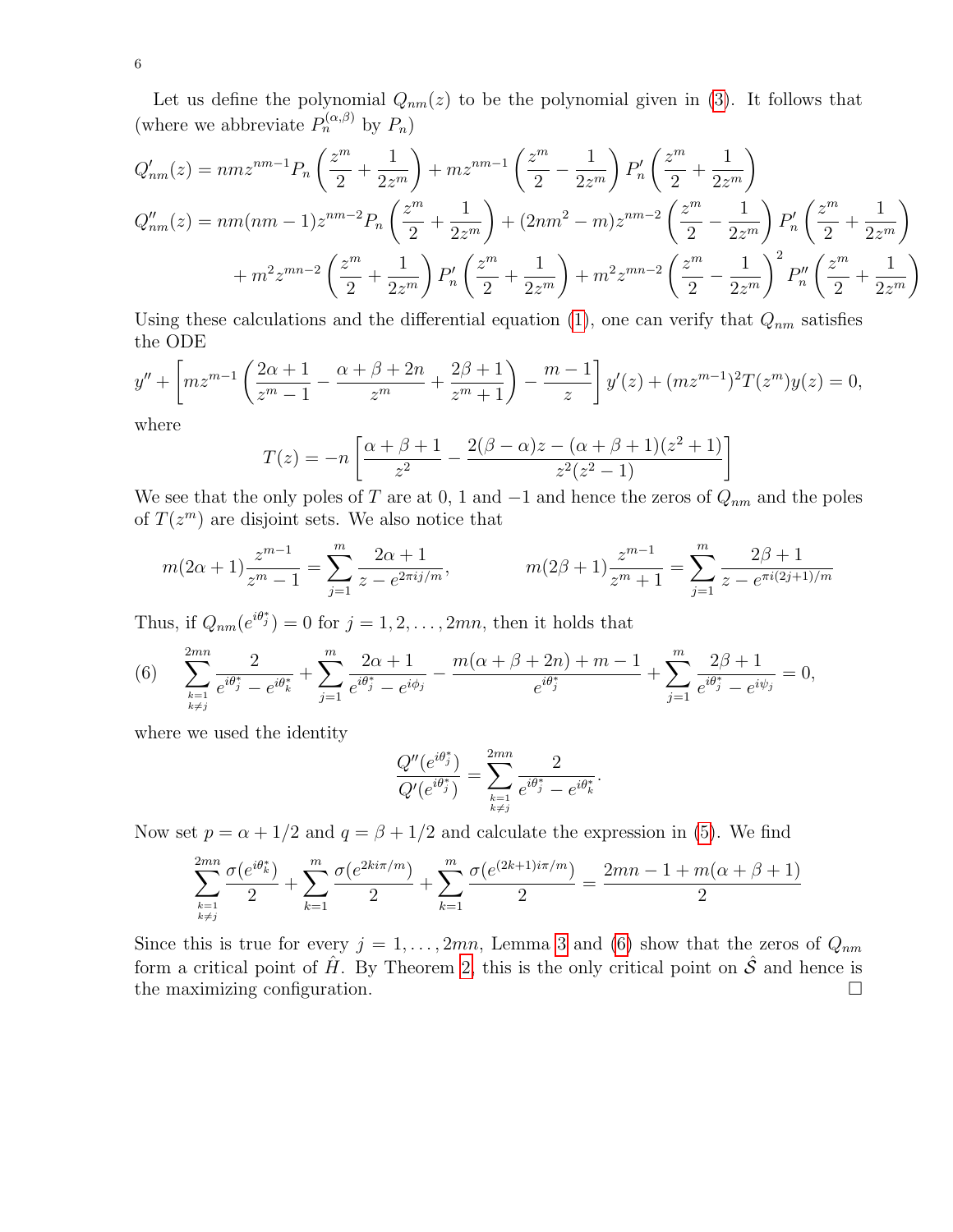### 4.  $p$  and  $q$  Charges Mobile

<span id="page-6-0"></span>Now we will consider the full Hamiltonian  $H$ . This Hamiltonian is of the form  $H$  with  $K = 1, \eta_1 = 0$  and  $M = 2mn + 2m - 1$ , and with the  $t'_j s$  denoting the arguments of all of the particles in the system other than the particle at 1.

Proof of Theorem [1.](#page-1-0) By Theorem [2,](#page-2-1) it suffices to show that the suggested configuration is a critical point of  $\tilde{H}$ . Let  $\{e^{i\theta_j^*}\}_{j=0}^{2mn}$  denote the zeros of  $Q_{nm}$  from the previous section. We know from Proposition [1](#page-4-2) that

$$
\frac{\partial}{\partial \theta_k} \tilde{H} \left( \left\{ \frac{2j\pi}{m} \right\}_{j=0}^{m-1}, \left\{ \frac{(2j+1)\pi}{m} \right\}_{j=0}^{m-1}, \left\{ \theta_j^* \right\}_{j=1}^{2mn} \right) = 0
$$

for all  $k = 1, 2, \ldots, 2mn$ . It remains to check that the partial derivatives with respect to each  $\phi_k$   $(k = 2, \ldots, m)$  and  $\psi_k$   $(k = 1, \ldots, m)$  vanish at this configuration and for this we will use Lemma [3.](#page-3-0)

From symmetry, we know that in this configuration, the sum of the forces on each particle of charge  $p$  or  $q$  is radial at that point. Also, the magnitude of the force on all particles of charge  $p$  is the same and the magnitude of the force on all particles of charge  $q$  is the same. This means that if  $e^{i\phi_j} = e^{2i\pi(j-1)/m}$  and  $e^{i\psi_j} = e^{i\pi(2j-1)/m}$ , then for each  $k = 1, 2, \ldots, m$ there are real constants  $C$  and  $C'$  so that

$$
\sum_{j=1}^{2mn} \frac{2p}{e^{i\phi_k} - e^{i\theta_j^*}} + \sum_{j=1}^m \frac{2pq}{e^{i\phi_k} - e^{i\psi_j}} + \sum_{\substack{j=1 \ j \neq k}}^m \frac{2p^2}{e^{i\phi_k} - e^{i\phi_j}} = \frac{C}{e^{i\phi_k}}
$$

$$
\sum_{j=1}^{2mn} \frac{2q}{e^{i\psi_k} - e^{i\theta_j^*}} + \sum_{j=1}^m \frac{2pq}{e^{i\psi_k} - e^{i\phi_j}} + \sum_{\substack{j=1 \ j \neq k}}^m \frac{2q^2}{e^{i\psi_k} - e^{i\psi_j}} = \frac{C'}{e^{i\psi_k}}
$$

We can rewrite these expressions as

$$
2p\frac{Q'_{nm}(e^{i\phi_k})}{Q_{nm}(e^{i\phi_k})} + 2pq\frac{D'_{m}(e^{i\phi_k})}{D_m(e^{i\phi_k})} + p^2\frac{B''_{m}(e^{i\phi_k})}{B'_{m}(e^{i\phi_k})} = \frac{C}{e^{i\phi_k}}
$$
  

$$
2q\frac{Q'_{nm}(e^{i\psi_k})}{Q_{nm}(e^{i\psi_k})} + 2pq\frac{B'_{m}(e^{i\psi_k})}{B_m(e^{i\psi_k})} + q^2\frac{D''_{m}(e^{i\psi_k})}{D'_{m}(e^{i\psi_k})} = \frac{C'}{e^{i\psi_k}},
$$

where  $B_m(z) = z^m - 1$  and  $D_m(z) = z^m + 1$ . The above expressions simplify to

$$
2pnm + pqm + p2(m - 1) = C
$$
  

$$
2qnm + pqm + q2(m - 1) = C'
$$